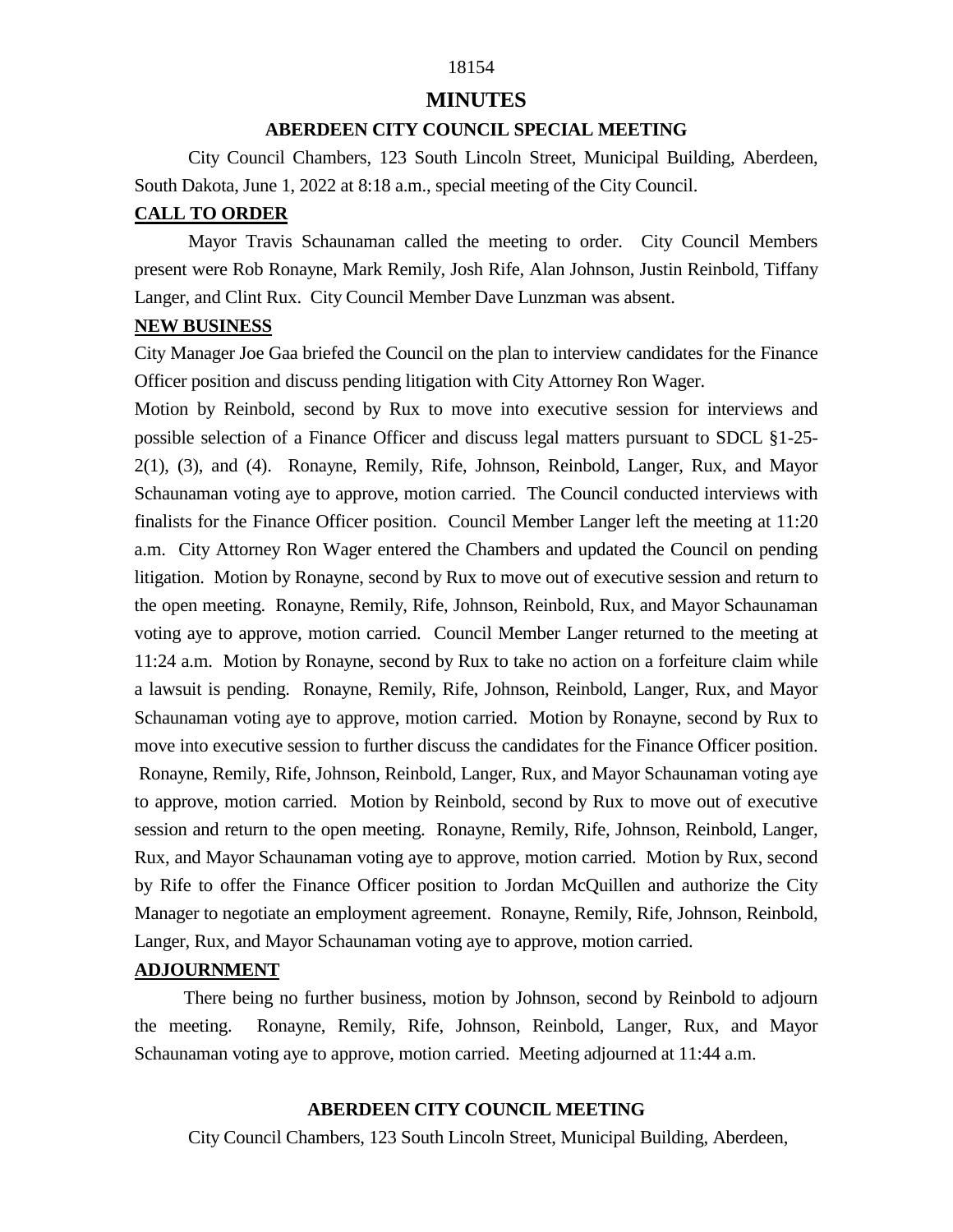South Dakota, June 6, 2022 at 5:30 p.m., regular meeting of the City Council.

## **CALL TO ORDER**

### MEETING ROLL CALL

Present at roll call were City Council Members Rob Ronayne by teleconference, Mark Remily, Dave Lunzman, Josh Rife, Alan Johnson, Justin Reinbold, Tiffany Langer, Clint Rux, and Mayor Travis Schaunaman.

City Staff present were Joe Gaa, Ron Wager, Robin Bobzien, Brett Bill, Jordan McQuillen, Jay Tobin, Rich Krokel, and Joel Weig.

## PLEDGE OF ALLEGIANCE

Mayor Schaunaman led the Pledge of Allegiance.

## **APPROVAL OF AGENDA**

Motion by Johnson, second by Lunzman to approve the agenda. Voice vote to approve, all voting aye, motion carried.

### **MINUTES**

Motion by Reinbold, second by Rux to approve the minutes of the May 23, 2022 City Council Meeting, as circulated. Voice vote to approve, all voting aye, motion carried.

# **OPEN FORUM**

Shelley Westra-Heier, Executive Director of the Aberdeen Downtown Association, presented additional metrics on engagement and provided data on visitors in the downtown Aberdeen area.

## **CONSENT CALENDAR**

Motion by Reinbold, second by Lunzman to approve the following items on the consent calendar:

SET HEARING DATE – of June 27, 2022 at 5:30 p.m. – Petition by the City of Aberdeen to rezone property described as Lots 2 and 3, Lee Park Addition to the City of Aberdeen in the  $SW\frac{1}{4}$  of Sec. 11, T123N, R64W of the  $5<sup>th</sup>$  P.M., Brown County, South Dakota (1115 and 1127 Olive Drive) from (C-2) Highway Commercial District to (M) Municipal, State, and County Use District.

PETITION OF VOLUNTARY ANNEXATION – for property described as Lot 2, Fessenden Addition in the SW¼ of Sec. 8, T123N, R63W of the  $5<sup>th</sup>$  P.M., Brown County, South Dakota  $(2505 - 8<sup>th</sup>$  Avenue, NE) - refer to the City Engineer, City Attorney, and Planning/Zoning Director for review and recommendations

RENEWALS OF RETAIL ON-OFF SALE MALT BEVERAGE & SD FARM WINE LICENSES – for various businesses from July, 2022 – June, 2023 – GPM Enterprise, LLC dba 4 Aces Casino,  $202 - 6$ <sup>th</sup> Avenue, SE Suite B; Heartland Casino LLC dba  $6$ <sup>th</sup> Ave. Casino, 1923 –  $6<sup>th</sup>$  Avenue, SE #103;  $6<sup>th</sup>$  Avenue Pit Stop Inc. dba  $6<sup>th</sup>$  Avenue Pit Stop, 802 –  $6<sup>th</sup>$  Avenue, SW; Aberdeen Pit Stop Inc. dba Aberdeen Pit Stop, 2323 –  $8<sup>th</sup>$  Avenue, NE; Rivett Lodging dba Aberdeen Super 8 East Motel, 2405 – 6<sup>th</sup> Avenue, SE; Airport Fuel, LLC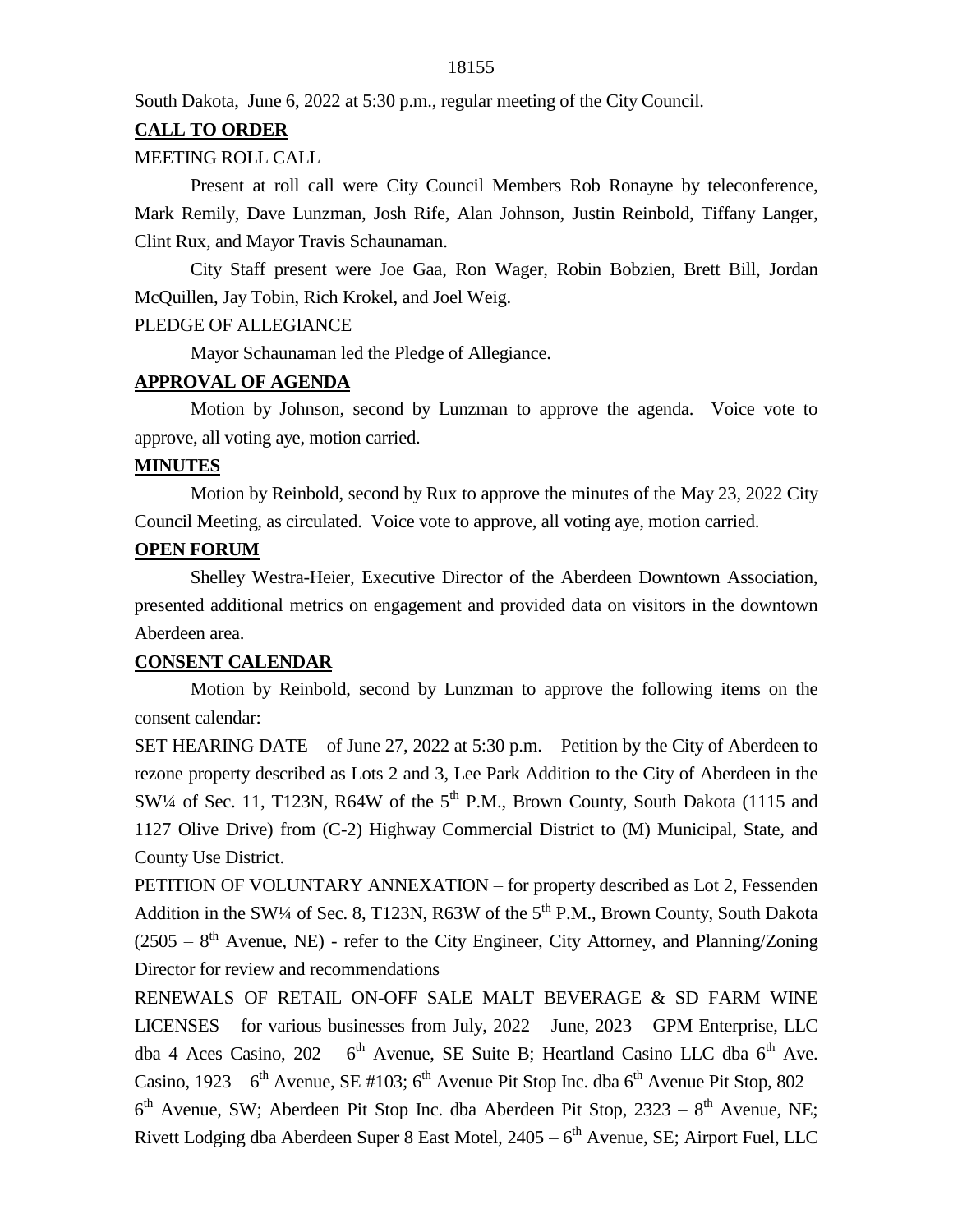dba Airport Fuel-Holiday, 4707 E. Hwy #12; Allevity Entertainment LLC dba Allevity Entertainment, 130 S. Centennial Street; Aberdeen Ventures LLC dba AmericInn of Aberdeen, 301 Centennial Street; APEX Events LLC dba 1302 S. State Street-NSU Barnett Center; BPO Elks Lodge dba 705 Circle Drive; Bonn Express LLC dba Bonn Express, 801 N. Hwy #281; Casey's Retail Company dba Casey's General Store, 224 S. Dakota Street; DOM Inc. dba Casino Bleu, 316 S. Wilson Street, Suite B; OCHO Inc. dba Casino Korner, 707 N. 2nd Street; OCHO Inc. dba Casino Korner Suite C, 707 N. 2nd St. Suite C; NUEVE Inc. dba C-Express  $8<sup>th</sup>$  Ave., 1202 –  $8<sup>th</sup>$  Avenue, NE; VEINTE Inc. dba C-Express  $8<sup>th</sup>$  Ave. Suite 2,  $1202 - 8$ <sup>th</sup> Avenue, NE Suite 2; OCHO Inc. dba C-Express N. Second, 711 N. 2<sup>nd</sup> Street; OCHENTA Inc. dba C-Express State, 524 – 6<sup>th</sup> Avenue, SE; TREINTA Inc. dba C-Express Suite 1, 2303 – 6<sup>th</sup> Avenue, SE Suite 1; TREINTA Inc. dba C-Express Suite 2, 2303  $-6<sup>th</sup>$  Avenue, SE Suite 2; TREINTA Inc. dba C-Express Suite 3, 2303 –  $6<sup>th</sup>$  Avenue, SE Suite 3; China Ginger Inc. dba China Garden Imperial Buffet, 311 S. Main Street; GPM Enterprises Inc. dba Deuces Wild Casino, 915 – 6<sup>th</sup> Avenue, SE; Randall Weber dba Eddie's Northside Sinclair, 208 N. 2nd Street; E-Z Stop Food Marts Inc. dba E-Z Food Marts, 421 S. Roosevelt Street; TETON Group, LLC dba Fairfield Inn and Suites,  $2901 - 6<sup>th</sup>$  Avenue, SE; Family Dollar Stores of SD LLC dba Family Dollar Store,  $412 - 6$ <sup>th</sup> Avenue, SW; OCHENTA Inc. dba Gas-N Goodies, 1106 S.  $5<sup>th</sup>$  Street; D & G Investments Inc. dba Grande Casino, 913 – 6<sup>th</sup> Avenue, SE; Heartland Casino LLC dba Heartland Café & Casino, 1923 –  $6<sup>th</sup>$  Avenue, SE #101; Heartland Casino LLC dba Heartland Players Club, 1923 –  $6<sup>th</sup>$  Avenue, SE #102; Heartland Casino LLC dba Heartland Players Club 2,  $1923 - 6$ <sup>th</sup> Avenue, SE #100; HolidayStationStores dba HolidayStation Store, 602 S. Hwy #281; Hub City Axe Throwing LLC dba Hub City Axe Throwing,  $3315 - 6^{th}$  Avenue, SE #10; Ken's Supermarket Inc. dba Ken's Bottle Shop, 2105 – 6<sup>th</sup> Avenue, SE; Kessler's Fuel LLC dba Kessler's Holiday, 702 – 6<sup>th</sup> Avenue, SE; Kessler's Inc. dba Kessler's Liquor, 621 – 6<sup>th</sup> Avenue, SE; Kusler's C Store LLC dba Kusler's C Store, 602 S. Main Street; Lafayette Casino Corp. dba Lafayette Casino, 3015 –  $6^{\text{th}}$  Avenue, SE #1; Lafayette Casino Corp. dba Lafayette Casino #2, 3015 –  $6^{\text{th}}$ Avenue, SE #2; JLM Golf LLC dba Lee Park Pro Shop,  $1028 - 8<sup>th</sup>$  Avenue, NW; M & H Gas Inc. dba M & H Gas,  $202 - 6<sup>th</sup>$  Avenue, SW; Hungry's Restaurant Inc. dba Marlins Family Restaurant, 604 S. Hwy #281; HUASTECA LLC dba Mazatlan Mexican Restaurant, 1 S. First Street; Ace Boschee dba Moccasin Creek Concessions,  $1202 - 10<sup>th</sup>$  Avenue, SE; MP Aberdeen LLC dba My Place Hotel, 410 S. Harvard Street; Natural Abundance Food Coop. dba Natural Abundance, 112 N. Main Street Suite 2; KAREN LLC dba Palm Garden Thai Cuisine, 602 S. Third Street; P & M Enterprises Inc. dba R & A Bar, 5 S. Main Street; Arment Investments dba Rainforest Casino, 416 S. Dakota Street #3; Regency Midwest Ventures dba Ramkota Inn,  $1400 - 8$ <sup>th</sup> Avenue, NW; HAYJON Inc. dba Rohly's Bar, 1524 – 6 th Avenue, SW; Rolling Hills Golf Club LLC dba Rolling Hills Golf Club, 546 Palmer Circle; D & G Investments dba Royale Casino,  $202 - 6$ <sup>th</sup> Avenue, SE; TWO Cs Inc. dba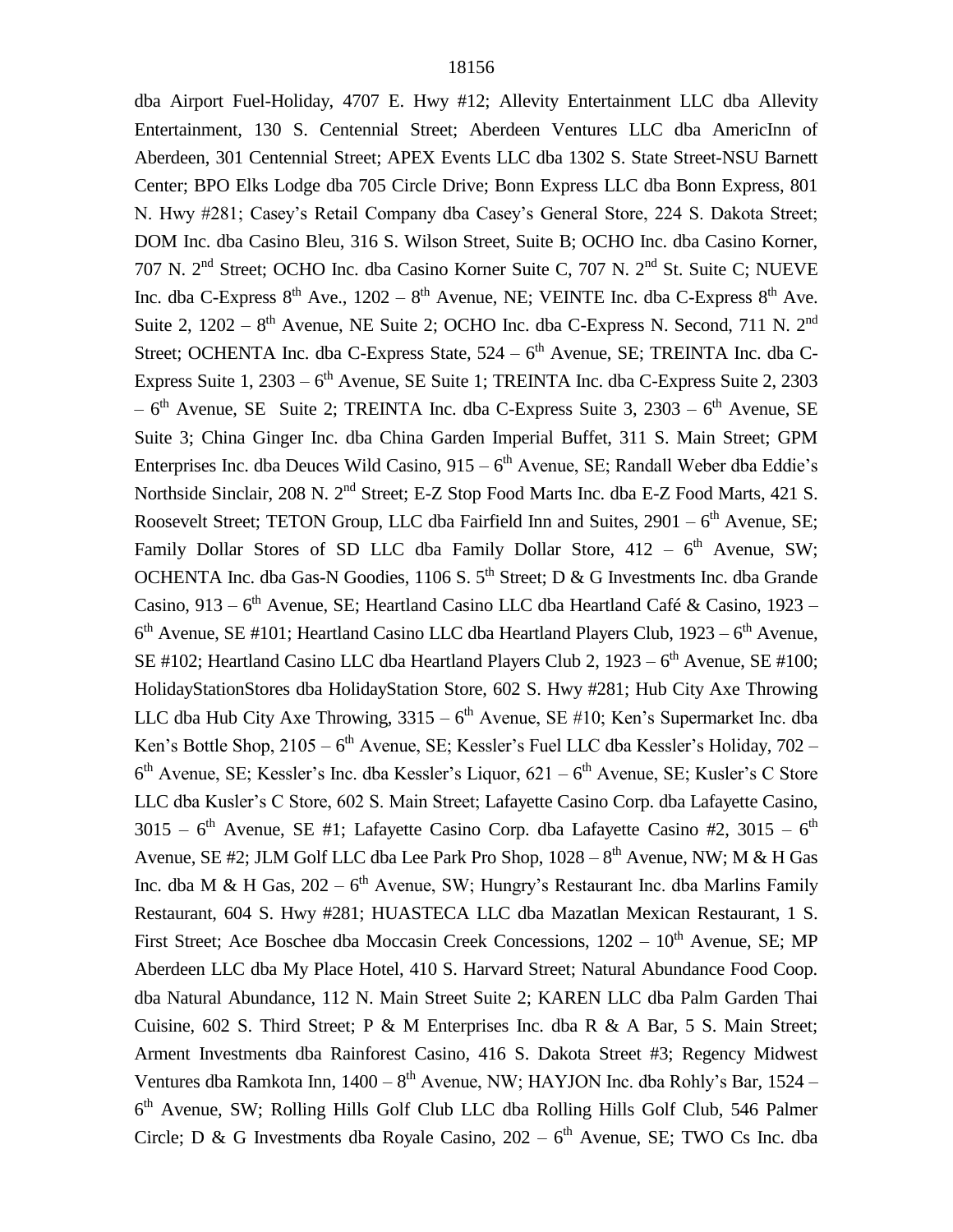Schwan's Recreation, 714 – 1<sup>st</sup> Avenue, NE; Sooper Stop Inc. dba Sooper Stop, 19 N. Dakota Street; South C Store Inc. dba South C Store, 1020 S. Main Street; Target Stores dba Target, 3316 – 7<sup>th</sup> Avenue, SE; Tokyo Sushi & Steakhouse LLC dba Tokyo Sushi & Steakhouse, 3315 –  $6<sup>th</sup>$  Avenue, SE# #68; R & F Inc. dba White House Inn, 500 –  $6<sup>th</sup>$  Avenue, SW; DOM Inc. dba Wild Bill's Casino, 316 S. Wilson Street Suite 200. LICENSES – Taxi Cab Driver – Kyna Scheuffele

DESIGNATE – Elaine Schaible and Nancy Upton, persons with a significant background in animal behavior, to serve on the Animal Review Board for the City of Aberdeen, SD

APPLICATION FOR COMMUNITY EVENT PERMIT – requested by Corey Barbato for "Junedeenth Freedom Day Celebration" on June 19, 2022 at Central Park,  $315 - 2<sup>nd</sup>$  Avenue, SE

APPLICATIONS FOR PERMIT AND LICENSE – Community Event Permit for the Aberdeen Downtown Association for the "Summer Concert Series" on June 16, 2022 on South Main Street,  $6<sup>th</sup>$  Avenue to  $4<sup>th</sup>$  Avenue, and Special One-Day Retail Malt Beverage  $\&$ SD Wine License on June 16, 2022 for the Aberdeen Store LLC for the same event

Voice vote to approve, all voting aye, motion carried.

REQUESTS FOR STREET USE – North Side of 1500 and 1600 Block of Somerset Drive for "Neighborhood Block Party" on June 9, 2022; 5<sup>th</sup> Avenue and South Main Street North to Aldrich Park, 4<sup>th</sup> Avenue and North Main Street, for the Abiding Love Fellowship Church's Parade on July 2, 2022

LOTTERY NOTICE – Aberdeen Area Pride – receive and place on file Voice vote to approve, all voting aye, motion carried.

# **OLD BUSINESS**

ORDINANCE NO. 22-05-01 - SECOND READING AND FINAL ADOPTION

Motion by Remily, second by Lunzman to approve second reading and final adoption of Ordinance No. 22-05-01 to rezone property described as Lot 1, Briscoe Second Addition in the SE<sup>1</sup>/4 of Sec. 13, T123N, R64W (224 – 1<sup>st</sup> Avenue, SE) from (I-2) Unrestricted Industrial District and (C-3) Central Business District/(R-4) Special Density Residential District to (C-3) Central Business District/(R-4) Special Residential District. Roll call vote to approve, all voting aye, motion carried.

# ORDINANCE NO. 22-05-02 - SECOND READING AND FINAL ADOPTION

Motion by Johnson, second by Reinbold to approve second reading and final adoption of Ordinance No. 22-05-02 repealing sections of City Code duplicative of existing statutes or which duplicate another section. Roll call vote to approve, all voting aye, motion carried.

# **NEW BUSINESS**

EMPLOYMENT AGREEMENT WITH APPOINTED FINANCE OFFICER JORDAN **MCOUILLEN** 

City Manager Joe Gaa presented an employment agreement with newly appointed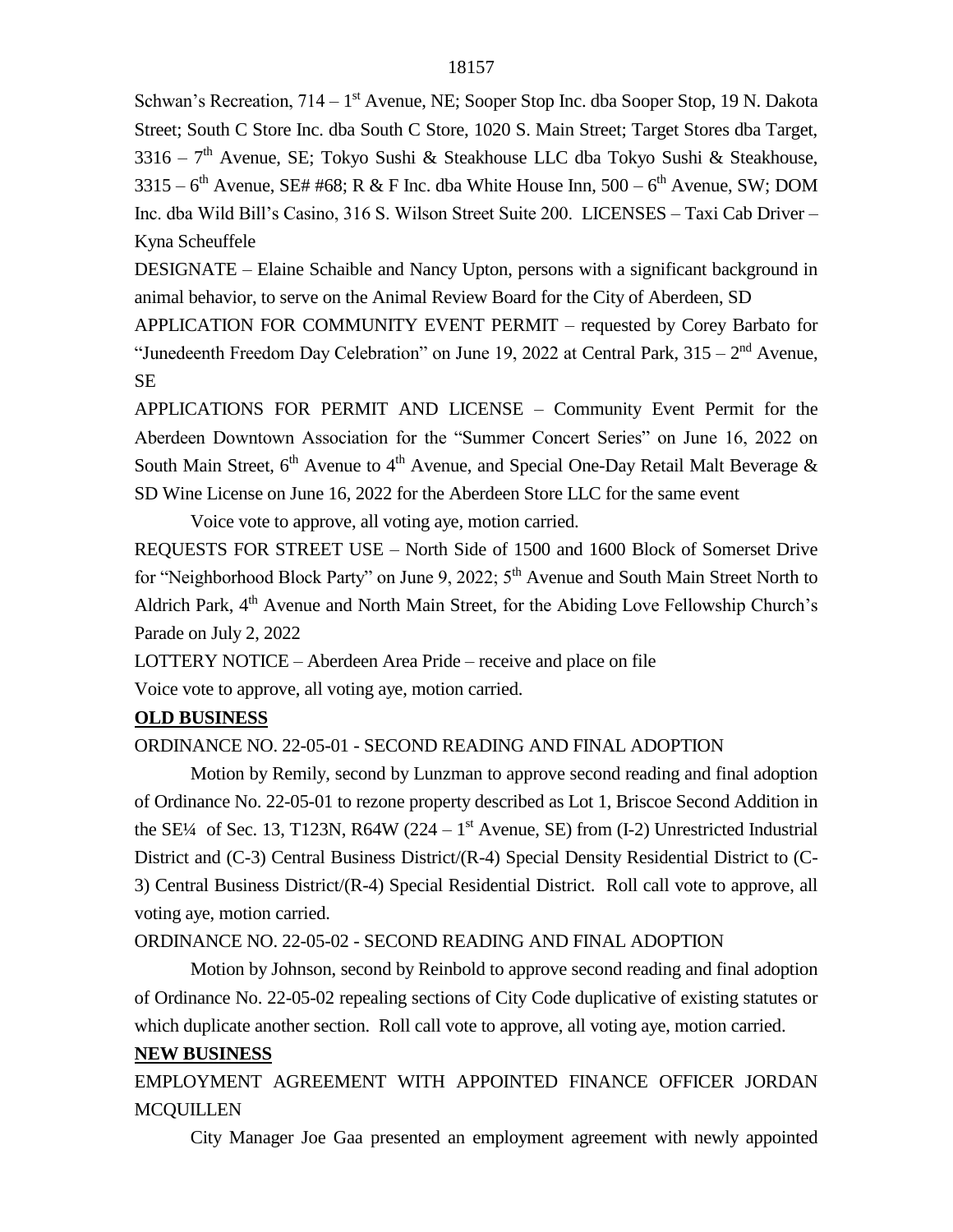Finance Officer Jordan McQuillen and recommended approval of the agreement. Motion by Rux, second by Reinbold to approve the employment agreement with appointed Finance Officer Jordan McQuillen. Roll call vote to approve, all voting aye, motion carried.

ACCEPTANCE OF GRANT AWARD FROM STATE OF SOUTH DAKOTA FOR WASTEWATER TREATMENT PLANT IMPROVEMENTS

City Manager Joe Gaa presented an \$18,896,900 grant award from the State of South Dakota Board of Water and Natural Resources (DANR) for Wastewater Treatment Plant Improvements and recommended approval of the grant award. Motion by Johnson, second by Remily to accept the grant award from the DANR and authorize the City Manager to sign the grant documents including Resolution No. 22-06-01R. Roll call vote to approve, all voting aye, number of ayes 9, number of nays 0, members abstaining 0, motion carried.

# RESOLUTION NO. 22-06-01R

A RESOLUTION APPROVING ENTERING INTO A GRANT AGREEMENT WITH THE STATE OF SOUTH DAKOTA BOARD OF WATER AND NATURAL RESOURCES AND AUTHORIZING THE CITY MANAGER TO SIGN GRANT DOCUMENTS AND PAY REQUESTS

WHEREAS, the City of Aberdeen has determined it necessary to proceed with improvements and expansion to its Wastewater Treatment Plant; and

WHEREAS, on December 20, 2021, the Aberdeen City Council approved the submission of an application for financial assistance to the State of South Dakota Board of Water and Natural Resources; and

WHEREAS, on April 12, 2022, the Board of Water and Natural Resources met and approved a grant award for the City of Aberdeen Wastewater Treatment Plant Project in the amount of \$18,896,900; and

WHEREAS, the City is ready to proceed with the project.

NOW, THEREFORE, BE IT RESOLVED by the City of Aberdeen:

- 1. The City Council hereby approves entering into a grant agreement with the State of South Dakota in the amount of \$18,896,900 for the Wastewater Treatment Plan Project.
- 2. The City Manager is hereby designated as the authorized representative of the City to sign and certify the grant agreement and all documents and payment requests related to the grant.

The foregoing Resolution No. 22-06-01R was adopted at a regular meeting of the Aberdeen City Council on the  $6<sup>th</sup>$  day of June, 2022.

CREATION OF TAX INCREMENT FINANCING DISTRICT NO. 38 (TIF #38)

City Manager Joe Gaa presented Resolution No. 22-06-04R creating Tax Increment Financing District No. 38 (TIF #38) for JT Properties Investments, LLC to help finance the development of a retirement community and a public park for property described as Lots 1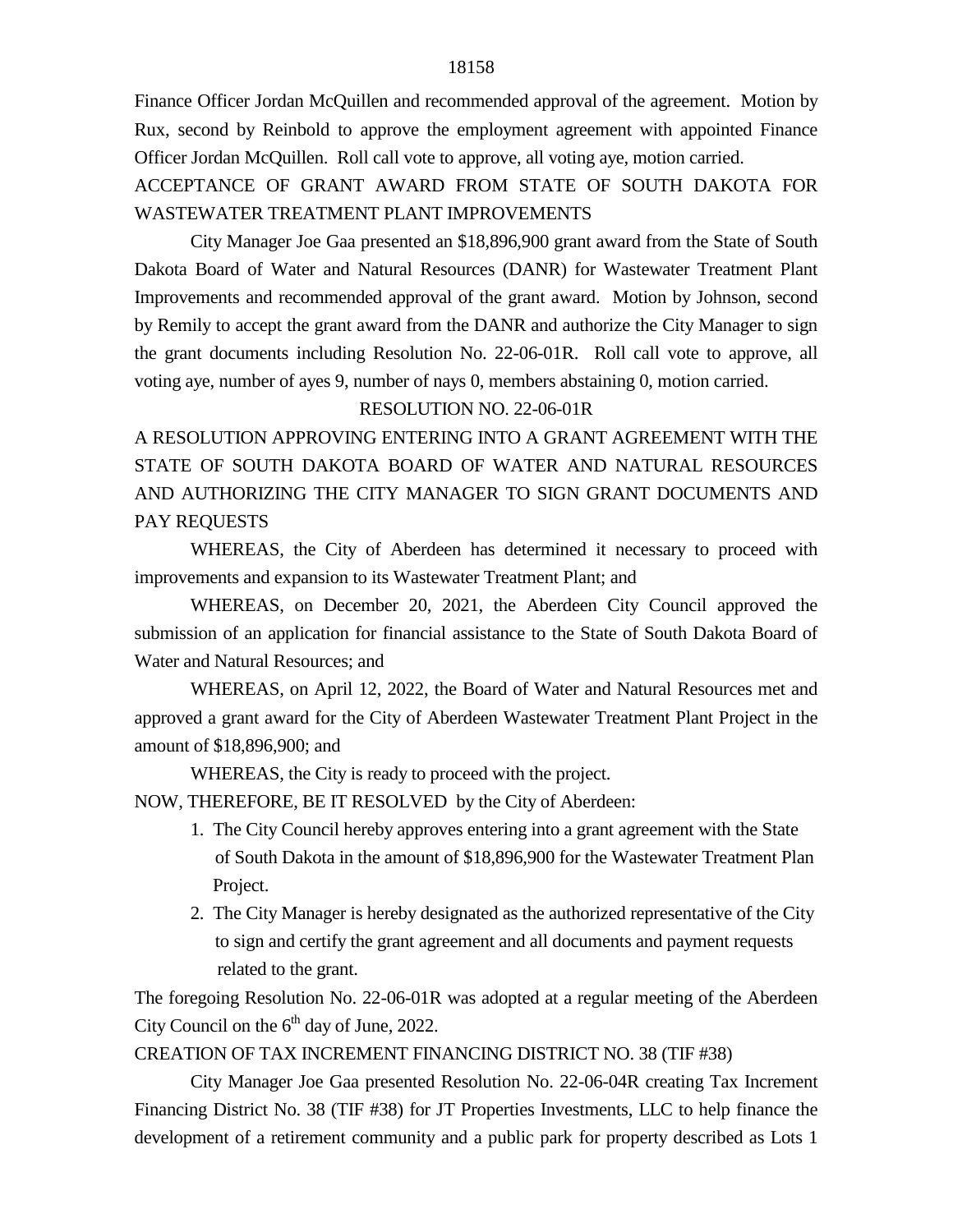and 3, Evans Third Subdivision to Aberdeen in the  $SE/4$  of Sec. 7, T123N, R63W of the  $5<sup>th</sup>$ P.M. Gaa explained that the TIF would help the owner/developer finance \$4,569,222 of eligible project costs and stated that City Staff recommends its approval. Jim Thares, the developer of the project, and Attorney Rodrick Tobin were present for the discussion. Motion by Ronayne, second by Rux to approve and adopt Resolution No. 22-06-04R creating Tax Increment Financing District No. 38 and establishing terms and conditions for the tax increment district. Roll call vote to approve, all voting aye, number of ayes 9, number of nays 0, members abstaining 0, motion carried.

### RESOLUTION NO. 22-06-04R

### RESOLUTION CREATING TAX INCREMENT FINANCING DISTRICT NO. 38

**WHEREAS,** a public hearing was held before the Planning Commission of the City of Aberdeen, South Dakota, on May 17, 2022, at 6:00 p.m., in Council Chambers in the Municipal Building, 123 South Lincoln Street, Aberdeen, South Dakota, pursuant to notice of such hearing, for the purpose of considering the creation of Tax Increment Financing District Number 38 (hereafter the "District") and its proposed boundaries, such public hearing also being the time and place for its regular meeting; and

**WHEREAS,** the Planning Commission at such regular meeting did establish the boundaries of the District and did recommend the City Council of the City of Aberdeen, South Dakota, create the District; and

**WHEREAS,** the Planning Commission at such regular meeting did recommend to the City Council that it approve and adopt the Project Plan; and

**WHEREAS,** such action by the Planning Commission was done in accordance with SDCL Chapter 11-9 at a regular meeting of the said Planning Commission after notice properly given and after due hearing and being appropriately and properly advised.

**NOW, THEREFORE, BE IT RESOLVED** by the City Council of Aberdeen, South Dakota, as follows:

1. *District Necessity.* Pursuant to SDCL §11-9-8, the City Council hereby declares the necessity to form the District in the City of Aberdeen as not less than fifty percent, by area, of the real property within the District will stimulate and develop the general economic welfare and prosperity of the state and the City through the promotion and advancement of industrial, commercial, manufacturing, agricultural, or natural resources development; and that the improvement of the area is likely to significantly enhance the value of substantially all other real property in the District and improve the tax base of the City of Aberdeen.

2. *District Boundaries.* The boundaries of the District shall be and the same are hereby designated as:

LOTS 1 AND 3, EVANS THIRD SUBDIVISION TO ABERDEEN IN THE SOUTHEAST QUARTER OF SECTION 7, TOWNSHIP 123 NORTH, RANGE 63 WEST OF THE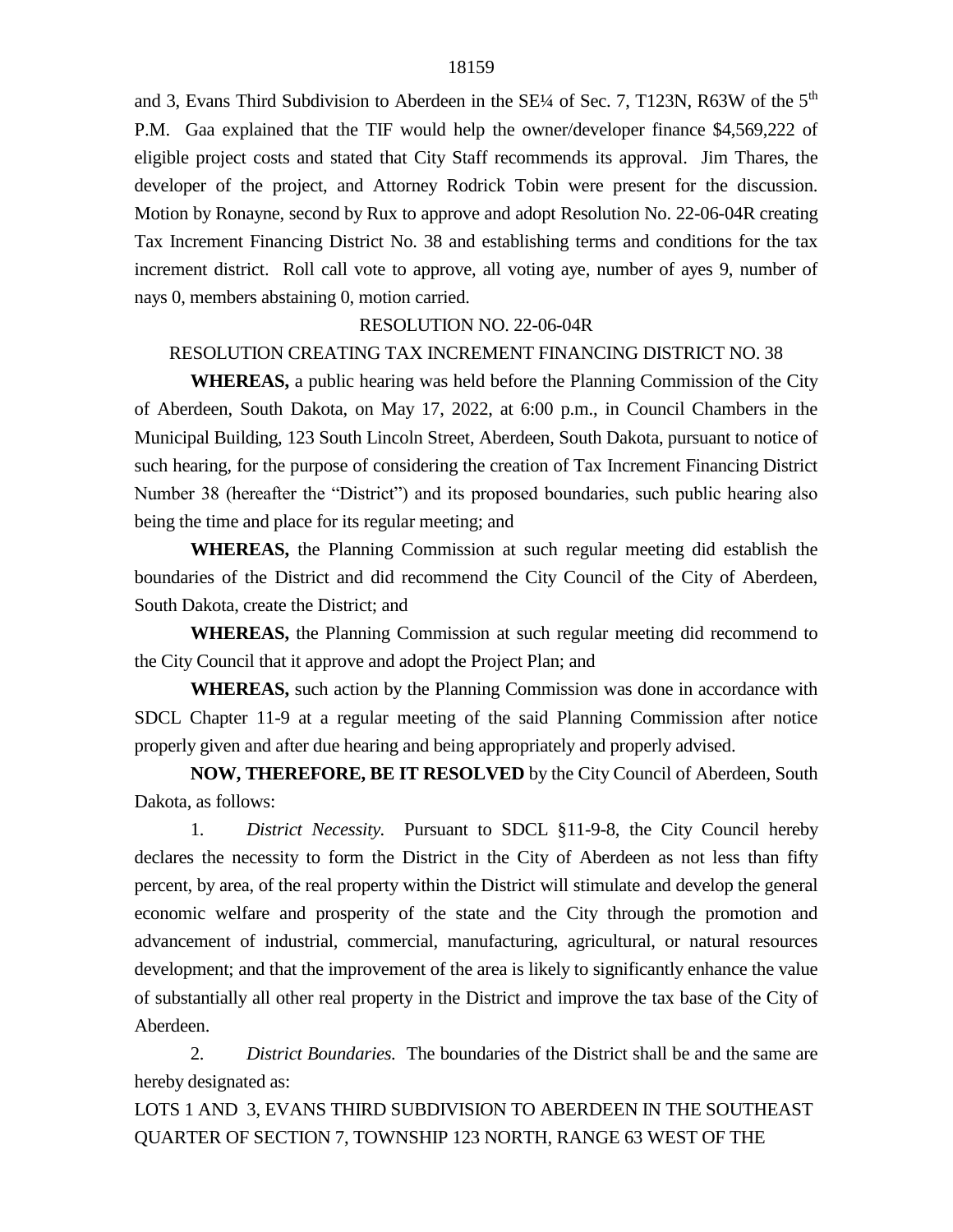# FIFTH PRINCIPAL MERIDIAN, ACCORDING TO THE RECORDED PLAT THEREOF, BROWN COUNTY, SOUTH DAKOTA, SUBJECT TO EASEMENTS, RESERVATIONS AND RESTRICTIONS OF RECORD, IF ANY.

3. *Creation and Conditions.* The District is hereby created with an effective date of June 6, 2022, and upon the following conditions:

(a) *Term of District.* The term of the District shall be twenty (20) years from the date of the creation of the District, therefore, positive tax increments may not be allocated to the City longer than twenty (20) years after the calendar year of creation of the District.

(b) *Payment of Project Costs.* Project costs in the amount of \$4,569,220.00,

plus interest computed at 4.75% per year, are eligible for reimbursement by the City from positive tax increments. No project cost incurred after five (5) years following the creation of the District may be paid from positive tax increments unless an amendment to the Project Plan is adopted. All outstanding indebtedness for project costs financed by JT Properties Investments, LLC (the Owner and Developer of land which has been designated the "Primrose Development"), and their successors and assigns, shall be paid or retired, and all tax increment bonds shall mature, no later than the term of the District.

(c) *Sale or Transfer to Terminate District.* Developer may neither sell, or transfer a controlling ownership interest in, Developer nor sell, or transfer title to, or sell or transfer a controlling ownership in, the property described in the Project Plan at any time before the expiration of zero (0) years from the date of creation of the District without providing for termination of the District as follows:

(1) For project costs financed by Developer, Developer shall pay or retire all outstanding debt for project costs to any holder of such indebtedness; or

(2) For project costs for which tax increment bonds were issued, Developer shall remit to the City sufficient funds for City to redeem the bonds in whole.

(d) *Waiver of discretionary formula.* Developer may waive all or a portion of the discretionary formula of all of the assessed valuation for tax purposes for the five (5) tax years following construction of the improvements identified in the Project Plan.

(e) *No Remittance Upon Default.* No Tax Increment Revenues for reimbursement of eligible project costs will be remitted by the City to Developer or to holders of indebtedness issued to pay for project costs if Developer is in default of the Development Agreement as fully-executed by and between Developer and the City of Aberdeen (hereafter the "Development Agreement").

4. *District Name.* The District shall be named and designated as "Tax Increment Financing District Number 38, City of Aberdeen, South Dakota."

5. *Project Plan.* Except as otherwise amended by this Resolution, the Project Plan submitted by Developer shall be and the same is hereby approved and adopted. Such plan is feasible and in conformity with the master plan of the City of Aberdeen, South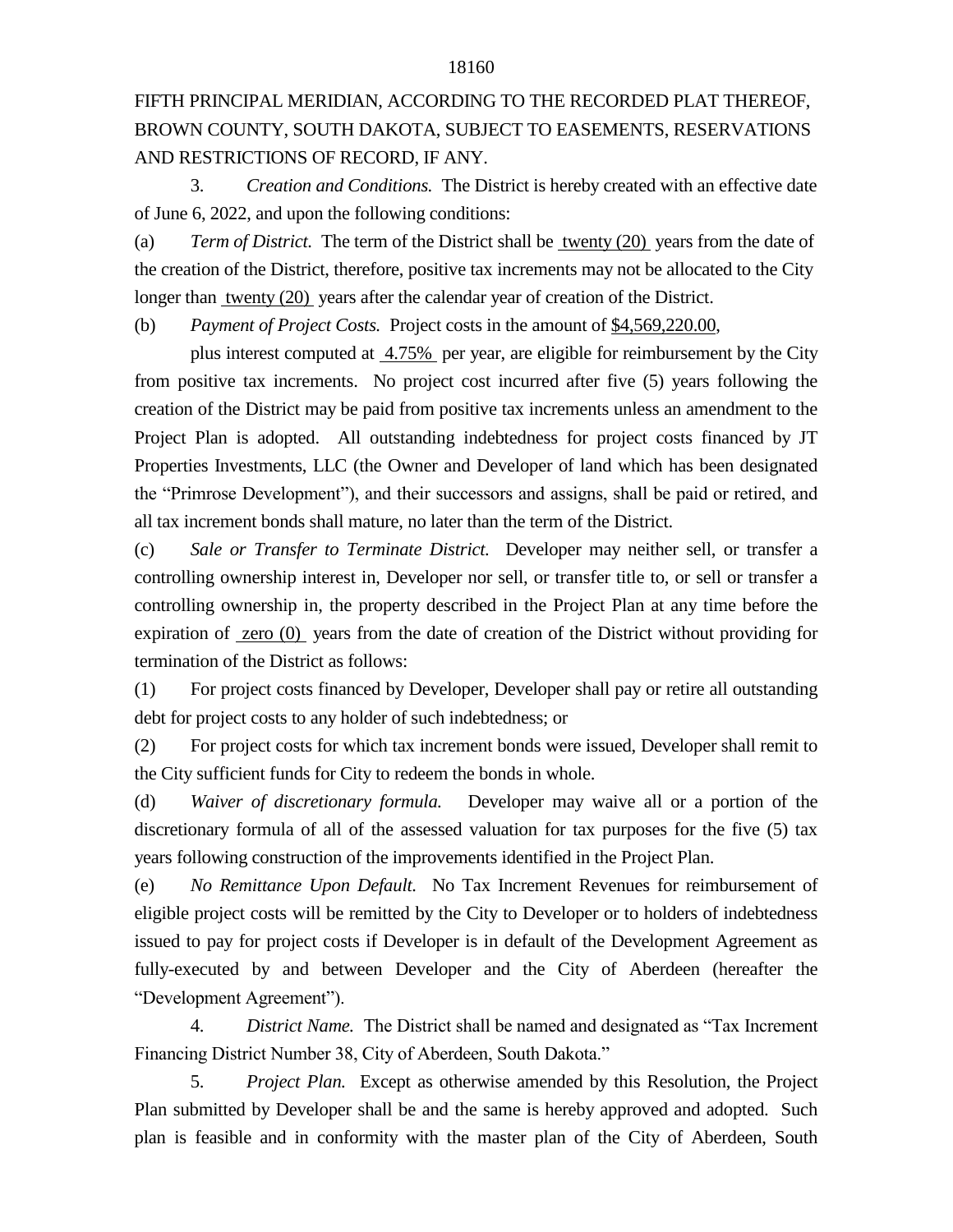Dakota, a municipal corporation of the State of South Dakota.

6. *Development Agreement.* The Development Agreement shall specify the conditions for development of the owner's property in the District and for financing and payment of the project costs. The Development Agreement when fully-executed shall be expressly incorporated herein and adopted by reference. The Development Agreement may be amended from time to time by mutual agreement of the parties.

7. *Aggregate Valuation.* The aggregate assessed valuation of the taxable property in the District plus the tax increment base of all other existing tax increment financing districts does not exceed 10% of the total assessed value of taxable property in the City of Aberdeen, South Dakota.

8. *General Conditions for Termination of District.* The District shall terminate upon the earliest date of any of the following occurrences:

a. Positive tax increments are no longer allocable to the District;

b. The Council, by resolution, dissolves the District, after payment or provision for payment of all project costs, grants, and all tax increment bonds of the District; or

c. Developer is in default of the Development Agreement and fails to cure such default within the time specified therein.

9. *Execution of Documents.* The City Manager and Finance Officer are authorized to execute those documents necessary to create and certify Tax Increment Financing District Number 38 as of the effective date of creation of the district. The City Manager is authorized to finalize the execution of the Development Agreement and to enter into such amendments thereto from time to time as the City Manager determines to be in the best interests of the City of Aberdeen.

10. *Severability.* The provisions of this resolution are severable. If any provision of this resolution or the application thereof to any person or circumstance is held to be invalid, such invalidity shall not affect other provisions or applications of this resolution which can be given effect without the invalid provision or application.

The foregoing Resolution Number 22-06-04R, as amended, was adopted at a regular meeting of the Aberdeen City Council on the  $6<sup>th</sup>$  day of June, 2022.

PUBLIC HEARING ON SPECIAL SIX-DAY LIQUOR LICENSE FOR ACT2, INC.

Mayor Schaunaman opened a hearing on an application for a Special Six-Day Retail On-Sale Liquor License on June  $7 - 12$ , 2022 for ACT2, Inc. at Aberdeen Community Theatre, 415 South Main Street. No public comments were received so Mayor Schaunaman closed the hearing. Motion by Rux, second by Rife to approve a Special Six-Day Retail On-Sale Liquor License on June 7 – 12, 2022 for ACT2, Inc. at 415 South Main Street. Voice vote to approve, all voting aye, motion carried.

PUBLIC HEARING ON TRANSFER OF ON-SALE LIQUOR LICENSE FROM AIRPORT FUEL LLC TO STEVEN LUST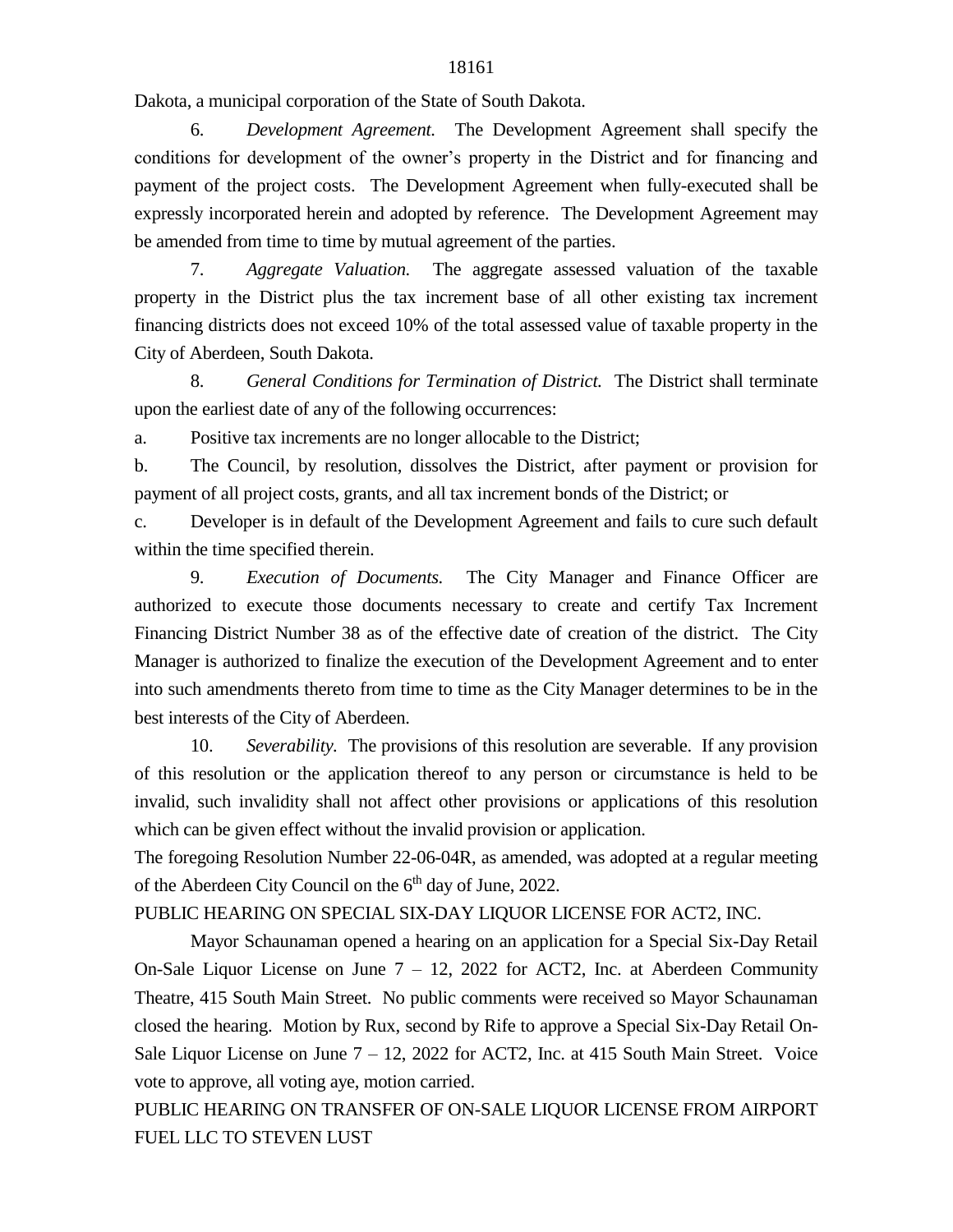Mayor Schaunaman opened a hearing on an application to transfer the Retail On-Sale Liquor License with Video Lottery from the Airport Fuel LLC at  $4707 - 6<sup>th</sup>$  Avenue, SE to Steven Lust at  $1514 - 6<sup>th</sup>$  Avenue, SW with an inactive status. No public comments were received so Mayor Schaunaman closed the hearing. Motion by Rux, second by Lunzman to approve the transfer of the Retail On-Sale Liquor License with Video Lottery from Airport Fuel LLC at  $4707 - 6$ <sup>th</sup> Avenue, SE to Steven Lust at  $1514 - 6$ <sup>th</sup> Avenue, SW (Inactive Status). Voice vote to approve, all voting aye, motion carried.

## REAPPOINTMENT OF LON GELLHAUS TO ABERDEEN AIRPORT BOARD

Motion by Rife, second by Johnson to approve the reappointment of Lon Gellhaus to the Aberdeen Airport Board for a five-year term ending June 30, 2027. Voice vote to approve, all voting aye, motion carried.

# AGREEMENTS WITH NECOG FOR GRANT ADMINISTRATION FOR PROJECTS

City Manager presented two agreements with Northeast Council of Governments (NECOG) for grant administration and compliance for the Water Tower and Wastewater Treatment Plant Projects in the total amount of \$35,000. Motion by Remily, second by Reinbold to approve the grants administration agreements from NECOG and authorize the City Manager to sign the grant documents. Roll call vote to approve, all voting aye, motion carried.

#### SEC. 5311 FUNDING AGREEMENT WITH SD DOT FOR RIDE LINE

Transportation Director Rich Krokel requested approval of SD Department of Transportation Sec. 5311 funding agreement in the amount of \$193,573.67 to assist in covering operating costs for Aberdeen Ride Line for FY2021. Motion by Johnson, second by Rux to approve of the SD Department of Transportation Sec. 5311 Funding agreement in the amount of \$193,573.67 for Aberdeen Ride Line and authorize the City Manager to sign the Sec. 5311 funding agreement. Roll call vote to approve, all voting aye, motion carried. PAYMENT FOR STREET MAINTENANCE CONCRETE REPAIR I PROJECT

City Engineer Robin Bobzien requested approval of Payment #1 in the amount of \$58,629.79 to CWF Masonry and Construction for work on the Street Maintenance Concrete Repair I Project. Motion by Rife, second by Lunzman to approve of Payment #1 in the amount of \$58,629.79 to CWF Masonry and Construction for work on the project. Roll call vote to approve, all voting aye, motion carried.

#### **REVIEW AND APPROVAL OF CLAIMS AND PAYROLL**

Motion by Lunzman, second by Rife to approve payment of the bills listed for June 6, 2022 and payroll for the period from May 22, 2022 through June 4, 2022.

Bills having been audited by the Finance Officer and fully itemized and authorize the Mayor or City Manager to sign, and the Finance Officer to countersign, all warrants for payment of the following approved bills: Reed Fund 6,562.50; Elavon 3,250.00; Wellmark Blue Cross/Blue Shield 172,000.00; US Bank 81,006.25; Northwestern Energy 150,000.00;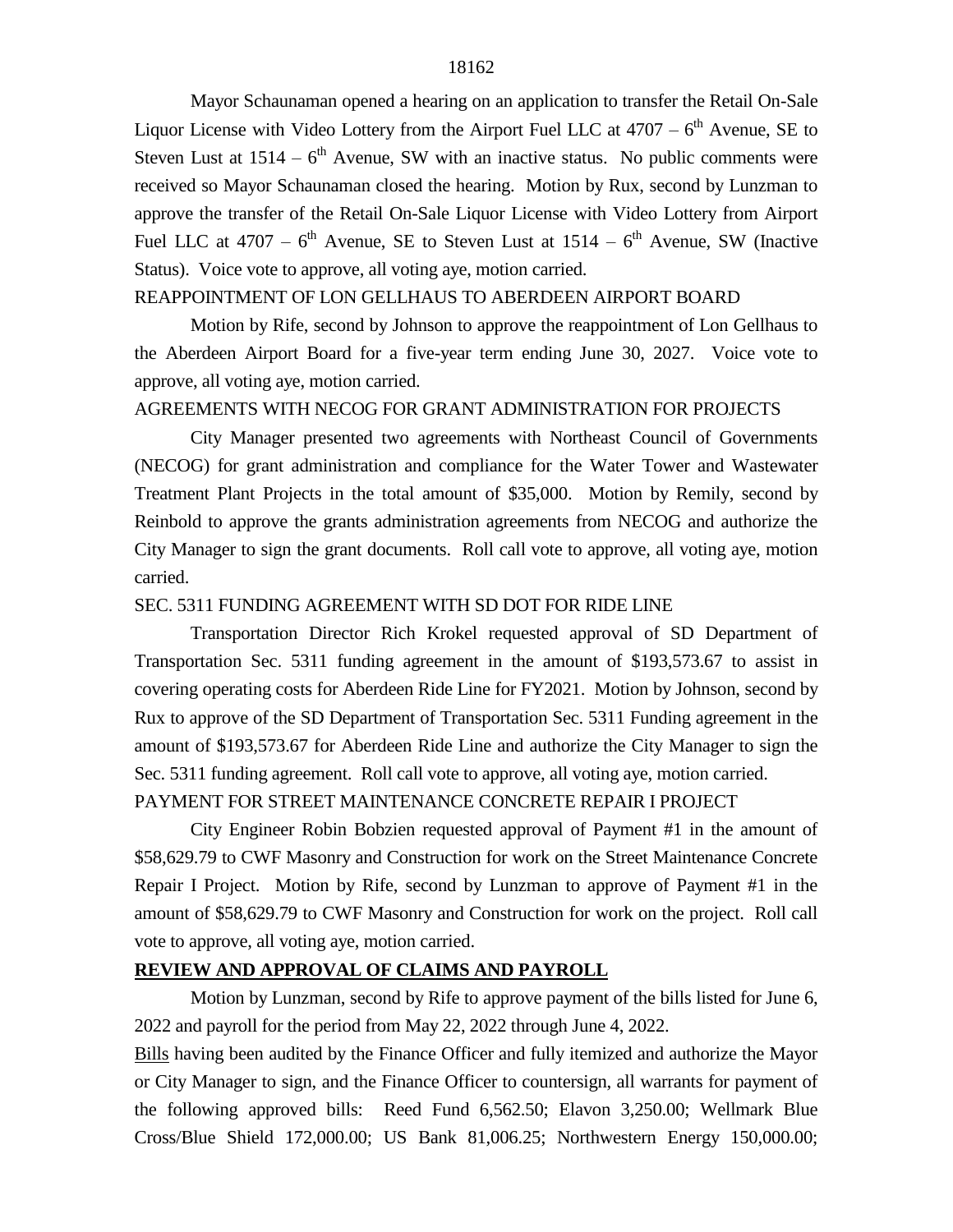Northern Electric 10,000.00; American News 234.00; Aberdeen Chamber of Commerce 20.00; MARCO Technologies LLC 1,003.89; RDO Equipment Co. 77,431.85; Aberdeen News 260.00; Quality Flow Systems Inc. 3,096.48; Hawkins Inc. 2,870.00; Dakota Electronics 627.75; Lang's TV & Appliance 119.90; Don's Builders Hardware 207.00; Performance Oil & Lubricant 173.90; SD Gov. Human Resource Assn. 50.00; Cole Papers Inc. 2,100.57; Fisher Scientific Co. 1,979.21; Flexible Pipe Tool Company 62.20; Graham Tire Co. 29.00; Auto Value Parts/Hedahls 1,164.30; House of Glass Inc. 1,109.27; NTOA 18,880.00; Kesslers Inc. 62.74; Lawson Products Inc. 413.66; Jensen Rock & Sand Inc. 63,461.36; MAC's Inc. 65.88; Michael Todd & Co. Inc. 10,663.12; Sanford Health Occupational 393.00; Double A Plumbing LLC 456.24; Dakota Supply Group 841.92; Midstates Group 2,582.00; Mark Miller 94.00; SHARE Corp. 802.24; Crawford Trucks & Equipment 1,748.21; Stan Houston Equipment Inc. 1,358.96; Aberdeen Awards 6.00; Totally Tubular Mfg. 563.68; Cortrust TIF #19 37,847.14; Dakota Pump Inc. 1,656.25; MacQueen Emergency Group 733.03; Dependable Sanitation 1,135.00; Swanberg Construction 287,475.00; Bantz, Gosch & Cremer LLC 40,210.26; Zachary Krage 94.00; Graybar 18,076.80; Energy Laboratories Inc. 203.40; SD Dept. Health Lab 365.00; Rescue Source 1,230.00; Titan Access Productivity 750.00; Automationdirect.com Inc. 568.50; Larson Data Communications 115.35; Traffic Control Corp. 1,446.00; Jarman's Water Systems 425.33; Lien Transportation Co. 1,875.00; McMaster-Carr Supply Co. 353.25; Fire Safety First 720.53; Century Business Products 11.18; Joshua Ochsner 234.00; Menards Inc. 1,695.75; Shannon Broderson 285.00; Neil and Joan Bellikka 52,596.69; Aqua Pure Inc. 8,259.60; Dakota Fluid Power Inc. 172.52; EZ-Liner 223.20; Borns Group 5,077.78; Killoran Trucking & Brokerage 7,506.75; AT & T Cell 1,744.04; Schmidt Construction Inc. 11,967.23; Hunter Schlotman 100.00; Matheson Tri-Gas Inc. 89.99; Emergency Technical Decon. 291.00; POMP's Tire Service 976.50; Lamont Development II LLC 21,986.91; Galls Inc. 164.64; Business Improvement Dist. 37,504.98; Dakota Oil 3,950.00; Jordan Dahme 100.00; North Central Rental/Leasing 2,530.00; Austin Nath 234.00; Geoff Stoltenburg 234.00; Carter Deyo 100.00; Dave Schumaker 13,339.51; MVTL Laboratories Inc. 511.00; Ingram Library Services 410.45; Olympic Sales Inc. 332.77; Aramark Uniform Service 551.97; Aberdeen Area Radiator 1,150.00; Brad Jung 94.00; Titan Machinery 2,219.00; Kyle Stoddard 382.00; C & S Motor Sports/Biegler 1,883.79; GRAINGER 196.40; Geffdog Designs 533.98; Crescent Electric Supply 336.68; Brant Winter 84.00; J Gross Equipment 2,000.38; Sight and Sound 49.99; Stryker Sales Corp. 690.20; North Star Logistics LLC 57,050.00; Linde Gas & Equipment Inc. 6,841.25; Guardian Life Inc. Co. 1,464.77; United Parcel Service 111.53; Wylie Meadows LLC 20,854.38; NAPA Central 1,317.04; Sign Solutions USA LLC 2,865.53; Sansio Inc. 910.00; Frost Development Inc. 70,559.82; CWF Masonry & Construction 19,234.99; Depot Revial LLC 30,729.14; MAC Tools/D & D Distributing 640.00; Hanna Instruments 234.00; Kent Warrey 234.00; Core & Main LP 173,075.43; Quest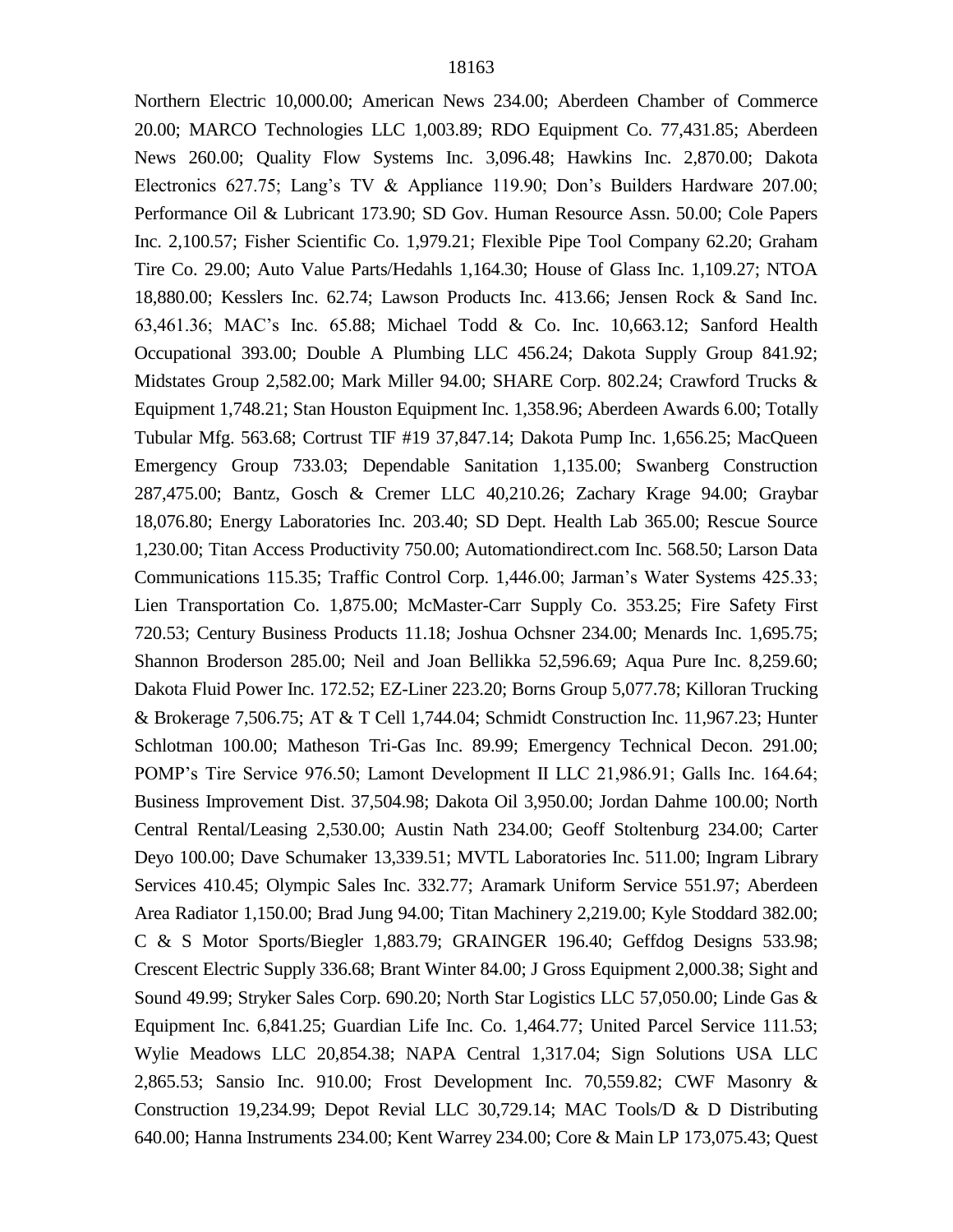Hospitality Suppliers 4,939.26; Runnings Supply Inc. 1,145.28; Interstate Battery 141.95; Custom Installation Solutions 195.00; Triplec Pros Window Cleaning 1,241.00; HR Green Inc. 16,377.45; Armand Advertising LLC 3,890.07; ODP Business Solutions LLC 186.97; Ruffridge-Johnson Equipment 8,117.74; Diamond Vogel 32,200.00; Dempsey's Brewery 665.00; Moore Sewing 50.00; Engineering Perf Solutions 400.00; Randy Holsing 21.27; Frontier Precision Inc. 11,009.00; Kathleen Murray 120.15.

Payroll for the period from May 22, 2022 through June 4, 2022 and city share of social security, old age & survivor's insurance, retirement, health and life insurance: EFTPS 158,303.38; SD Retirement 85,172.67; Governing Body 3,351.93; City Manager 8,382.49; City Attorney 7,473.23; Finance 11,343.36; HR 8,005.60, Building 1,887.37; Computer 5,125.43; Planning/Zoning 16,499.35; Engineering 14,526.20; Police 149,168.53; Fire 132,834.94, Bartz, Michael 24.88 hr; Housing/Building 7,233.75; Street 32,553.28, Kenitzer, Chris 19.20 hr; Traffic 7,353.91; Solid Waste 26,330.83, Helms, Carson 16.00 hr, Martinez, Matthew 16.00 hr, Horner, Ty 16.25 hr, Skon, Ben 16.25 hr; Transportation/Ride Line 18,872.89, Azzone, Sheri 13.70 hr; Library 27,449.56; Parks, Rec & Forestry 199,483.11, Kiefer, Kevin 12.00 hr, Becker, Nehemiah 14.00 hr, Schaunaman, Claire 11.25, Prehn, Anderson 13.00 hr, Larson, Makenna 15.00 hr, Hluchy, Michael 12.00, Raap, Aiden 12.00 hr, Vrchota, Ryder 12.00, Logan, Isabella 11.00, Kjenstad, Ethan 13.75hr, Rux, Daniel 15.00 hr, Heim, Bailey 15.25 hr, Bauman, Kaysie 12.00 hr, Ermer, Elliott 12.00 hr, Frank, Melina 12.00 hr, Pietz, Rylie 11.00 hr, Sumption, Grace 11.00 hr, Rux, Gretchen 12.00 hr, Rife, Oliver 13.00 hr, Osman, Richard 16.00 hr, Marcuson, Lauren 13.25 hr, Riggs, Jack 13.50 hr, Bjur, Jamison 16.00 hr, Klipfel, Viena 17.00 hr, Grandbois, Robert 12.00 hr, Sieler, Ronald 16.00 hr, Bohle, Stewart 20.13 hr, Zimmerman, Kim 19.50 hr, Kurtz, Trent 17.86 hr, Osman, Lisa 17.25 hr, Markley, Steve 18.00 hr, Rohrbach, John 18.00 hr, McCafferty, Kris 19.29 hr, Airport 15,388.39, Williams, Samantha 15.89 hr, Behrends, Zach 15.89 hr; Pipe 33,727.12, Hilsendeger, Jared 16.75 hr, Zimmerman, Kaden 16.75 hr; Water Treatment 22,070.98, Brechti, Daniel 21.45 hr; Meter 1,780.80; Water Reclamation 23,597.53; Pump 11,071.64. Roll call vote to approve, Lunzman, Rife, Johnson, Reinbold, Langer, and Mayor Schaunaman voting aye, Ronayne abstaining on payments to Neil and Joan Bellikka and Dave Schumaker and voting aye on remainder of payments, Remily abstaining on payment to Ashton Remily and voting aye on remainder of payments, and Rux abstaining on payment to Mitchell Rux and voting aye on remainder of payments, motion carried.

## **CITY MANAGER'S REPORT**

City Manager Joe Gaa updated the Council on the 2023 Budget Review in process and consideration of Promotion Fund requests. Gaa mentioned that the next Council Meeting will be held on Tuesday, June 21, 2022 and gave employee recognition to Mike Eliason for 20-years of service with the Aberdeen Fire Department.

## **ADJOURNMENT**